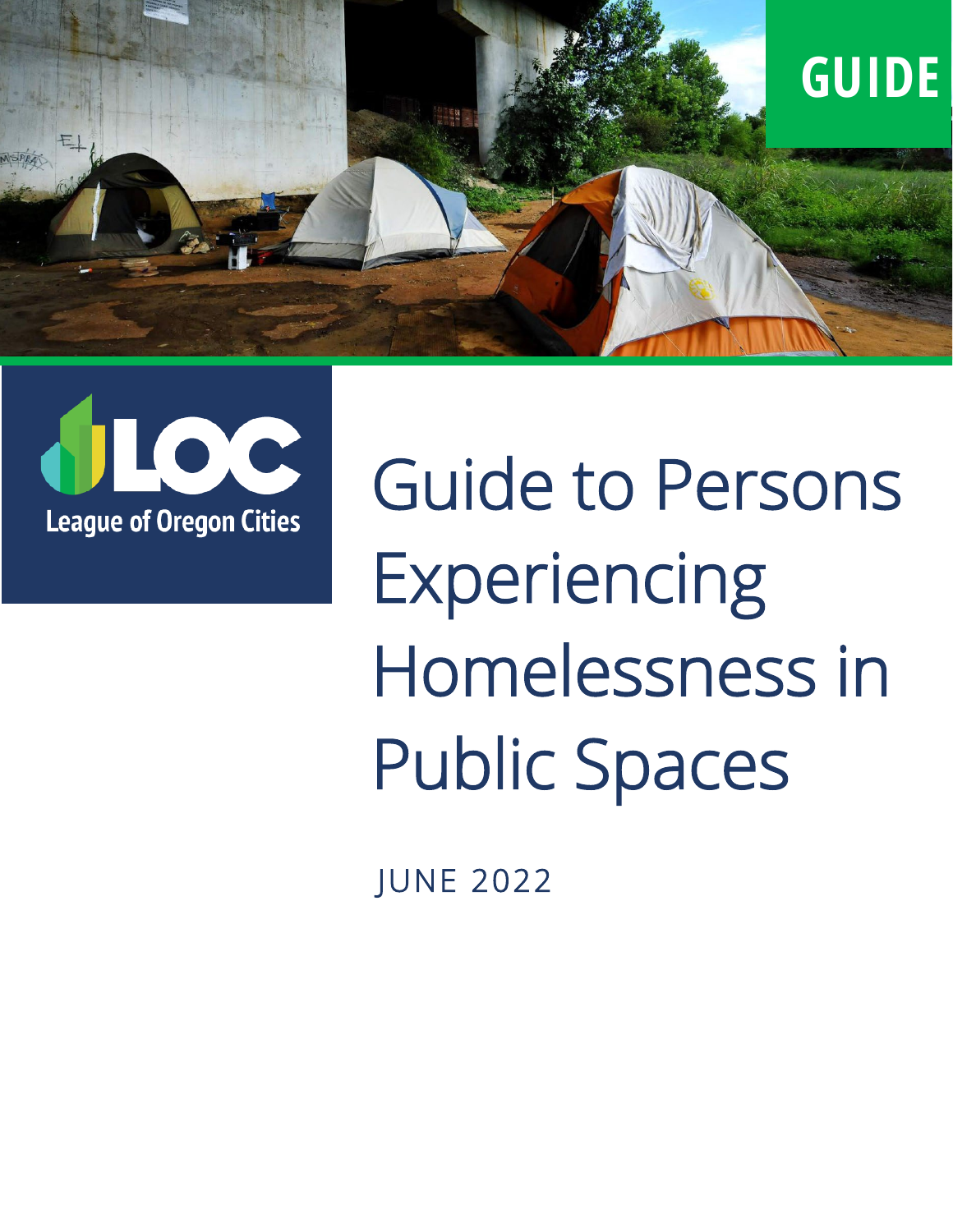# **Guide to Persons Experiencing Homelessness in Public Spaces**

Cities possess a significant amount of property – from parks, greenways, sidewalks, and public buildings to both the developed and undeveloped rights of way – sizable portions of a city belong to the city itself, and are held in trust for particular public purposes or use by residents. Historically cities have regulated their various property holdings in a way that prohibits persons from camping, sleeping, sitting or lying on the property. The historic regulation and management of a city's public spaces must be reimagined in light of recent federal court decisions and the Oregon Legislature's enactment of HB 3115, both of which direct cities to consider their local regulations within the context of available local shelter services for those persons experiencing homelessness.

As the homelessness crisis intensifies, and the legal parameters around how a city manages its public property contract, cities need guidance on how they can regulate their property in a way that respects each of its community members, complies with all legal principles, and protects its public investments. A collective of municipal attorneys from across the state of Oregon convened a work group to create this guide, which is intended to do two things: (1) explain the legal principles involved in regulating public property in light of recent court decisions and statutory enactments; and (2) provide a checklist of issues/questions cities should review before enacting or amending any ordinances that may impact how their public property is managed.

## **Legal Principles Involved in Regulating Public Property**

Two key federal court opinions, *Martin v. Boise* and *Blake v. Grants Pass*, have significantly impacted the traditional manner in which cities regulate their public property. In addition to these two pivotal cases, the Oregon Legislature enacted HB 3115 during the 2021 legislative session as an attempt to clarify, expand, and codify some of the key holdings within the court decisions. An additional piece of legislation, HB 3124, also impacts the manner in which cities regulate public property in relation to its use by persons experiencing homelessness. And, as the homelessness crisis intensifies, more legal decisions that directly impact how a city regulates its public property when it is being used by persons experiencing homelessness are expected. Some of these pending cases will seek to expand, limit, or clarify the decisions reached in *Martin* and *Blake*; other pending cases seek to explain how the well-established legal principle known as State Created Danger applies to actions taken, or not taken, by cities as they relate to persons experiencing homelessness.

## *A. The Eighth Amendment to the U.S. Constitution*

The Eighth Amendment to the U.S. Constitution states that excessive bail shall not be required, nor excessive fines imposed, nor cruel and unusual punishment inflicted. In 1962, the U.S. Supreme Court, in *Robinson v. California*, established the principle that "the Eighth Amendment prohibits the state from punishing an involuntary act or condition if it is the unavoidable consequence of one's status or being." 370 U.S. 660 (1962).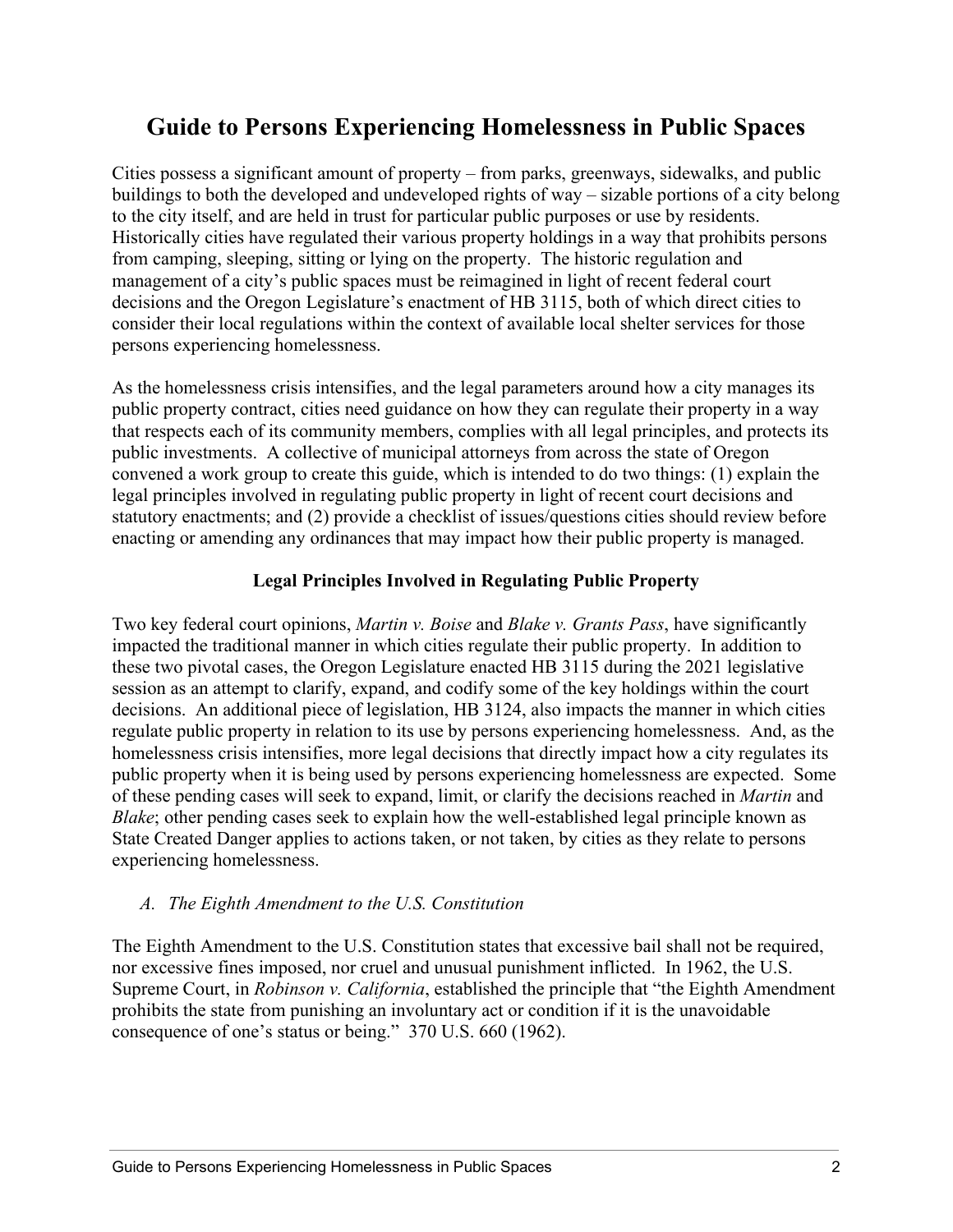## *B. Martin v. Boise*

In 2018, the U.S. 9<sup>th</sup> Circuit Court of Appeals, in *Martin v. Boise*, interpreted the Supreme Court's decision in *Robinson* to mean that the Eighth Amendment to the U.S. Constitution "prohibits the imposition of criminal penalties for sitting, sleeping, or lying outside on public property for homeless individuals who cannot obtain shelter … because sitting, lying, and sleeping are … universal and unavoidable consequences of being human." The court declared that a governmental entity cannot "criminalize conduct that is an unavoidable consequence of being homeless – namely sitting, lying, or sleeping." 902 F3d 1031, 1048 (2018).

The 9th Circuit clearly stated in its *Martin* opinion that its decision was intentionally narrow, and that some restrictions on sitting, lying, or sleeping outside at particular times or in particular locations, or prohibitions on obstructing the rights of way or erecting certain structures, might be permissible. But despite the narrowness of the decision, the opinion only truly answered some of the many questions cities are rightly asking. After *Martin*, municipal attorneys could advise their clients in limited ways: some things were clear, and others were pretty murky.

One of the most commonly misunderstood aspects of the *Martin* decision is the belief that a city can never prohibit a person experiencing homelessness from sitting, sleeping or lying in public places. The *Martin* decision, as noted, was deliberately limited. Cities are allowed to impose city-wide prohibitions against persons sitting, sleeping, or lying in public, provided the city has a shelter that is accessible to the person experiencing homelessness against whom the prohibition is being enforced. Even if a city lacks enough shelter space to accommodate the specific person experiencing homelessness against whom the prohibition is being enforced, it is still allowed to limit sitting, sleeping, and lying in public places through reasonable restrictions on the time, place and manner of these acts ("where, when, and how") – although what constitutes a reasonable time, place and manner restriction is often difficult to define.

A key to understanding *Martin* is recognizing that an analysis of how a city's ordinance, and its enforcement of that ordinance, can be individualized. Pretend a city has an ordinance which prohibits persons from sleeping in city parks if a person has nowhere else to sleep. A person who violates that ordinance can be cited and arrested. A law enforcement officer finds 11 persons sleeping in the park, and is able to locate and confirm that 10 of said persons have access to a shelter bed or a different location in which they can sleep. If any of those 10 persons refuses to avail themselves of the available shelter beds, the law enforcement officer is within their rights, under *Martin*, to cite and arrest the persons who refuse to leave the park. The practicality of such an individualized assessment is not to be ignored, and cities are encouraged to consider the ability to make such an assessment as they review their ordinances, polices, and procedures.

What is clear from the *Martin* decision is the following:

- 1. Cities cannot punish a person who is experiencing homelessness for sitting, sleeping, or lying on public property when that person has no place else to go;
- 2. Cities are not required to build or provide shelters for persons experiencing homelessness;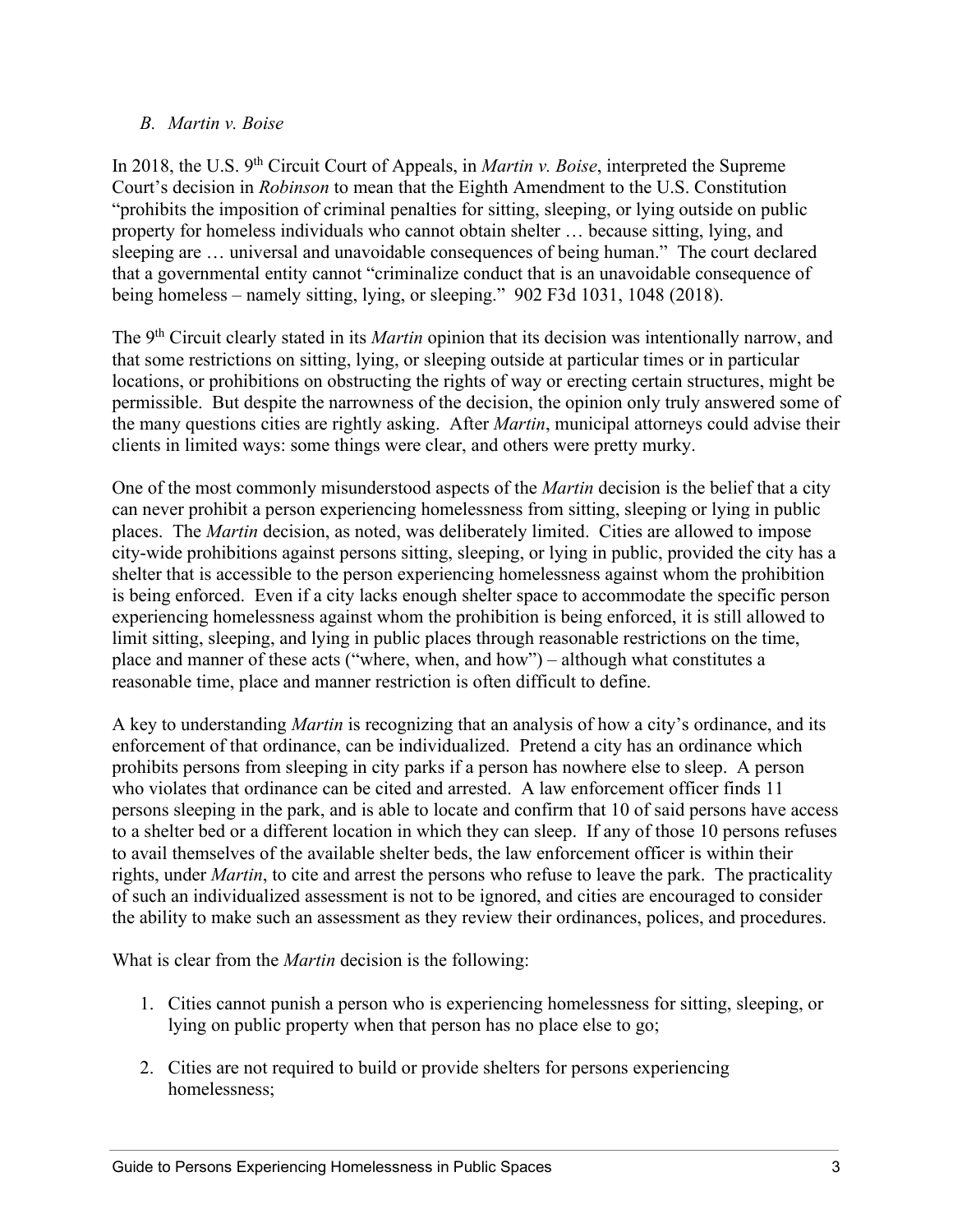- 3. Cities can continue to impose the traditional sit, sleep, and lie prohibitions and regulations on persons who do have access to shelter; and
- 4. Cities are allowed to build or provide shelters for persons experiencing homelessness.

After *Martin*, what remains murky, and unknown is the following:

- 1. What other involuntary acts or human conditions, aside from sleeping, lying and sitting, are considered to be an unavoidable consequence of one's status or being?
- 2. Which specific time, place and manner restrictions can cities impose to regulate when, where, and how a person can sleep, lie or sit on a public property?
- 3. What specific prohibitions can cities impose that will bar a person who is experiencing homelessness from obstructing the right of way?
- 4. What specific prohibitions can cities impose that will prevent a person who is experiencing homelessness from erecting a structure, be it temporary or permanent, on public property?

The city of Boise asked the United States Supreme Court to review the 9<sup>th</sup> Circuit's decision in *Martin*. The Supreme Court declined to review the case, which means the opinion remains the law in the 9<sup>th</sup> Circuit. However, as other federal circuit courts begin considering a city's ability to enforce sitting, sleeping and camping ordinances against persons experiencing homelessness, there is a chance that the Supreme Court may review a separate but related opinion to clarify the *Martin* decision and provide clarity to the outstanding issues raised in this guide.

## *C. Blake v. Grants Pass*

Before many of the unanswered questions in *Martin* could be clarified by the 9<sup>th</sup> Circuit or the U.S. Supreme Court, an Oregon federal district court issued an opinion, *Blake v. Grants Pass*, which provided some clarity, but also provided an additional layer of murkiness.

From the *Blake* case we also know the following:

- 1. Whether a city's prohibition is a civil or criminal violation is irrelevant. If the prohibition punishes an unavoidable consequence of one's status as a person experiencing homelessness, then the prohibition, regardless of its form, is unconstitutional.
- 2. Persons experiencing homelessness who must sleep outside are entitled to take necessary minimal measures to keep themselves warm and dry while they are sleeping.
- 3. A person does not have access to shelter if: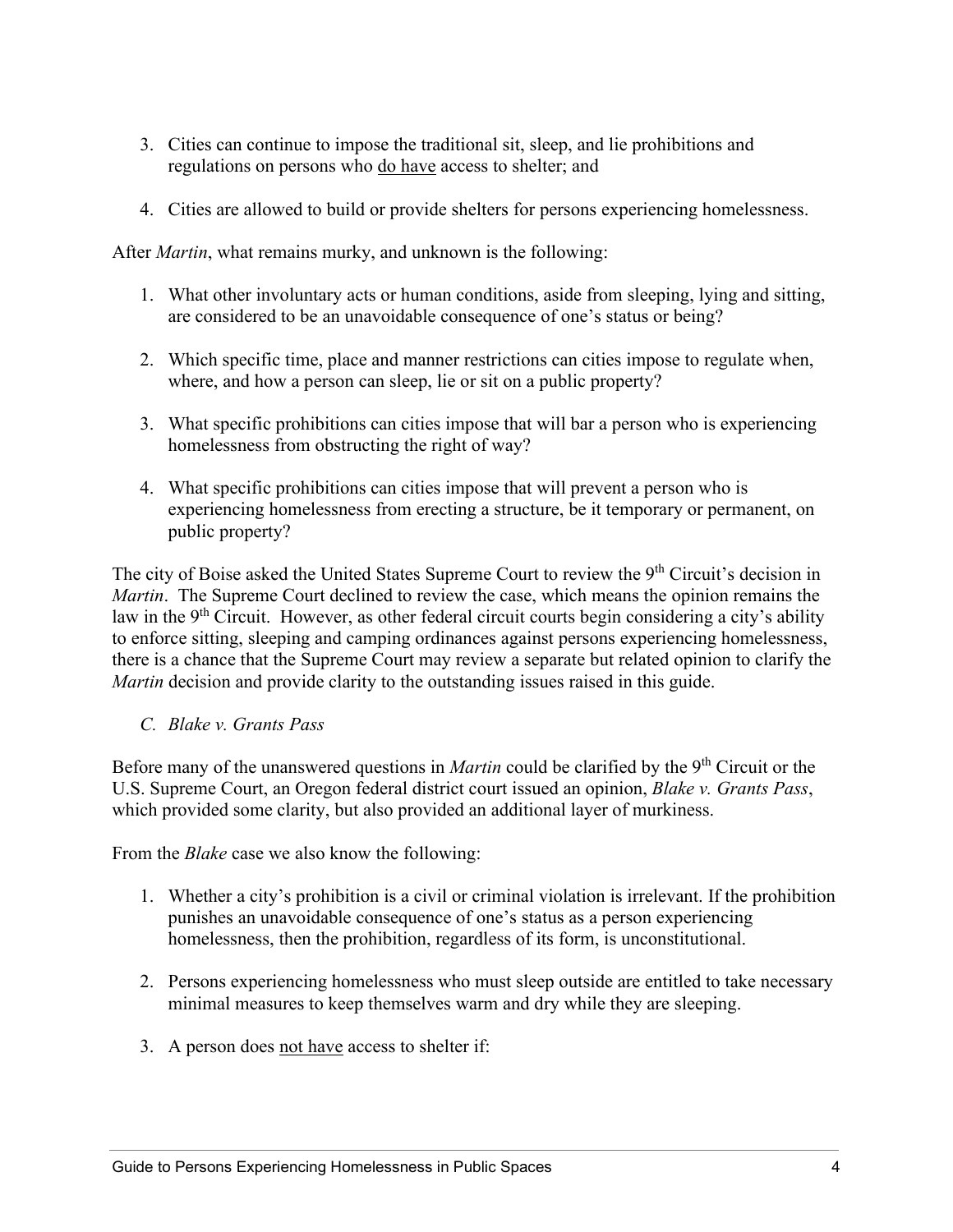- They cannot access the shelter because of their gender, age, disability or familial status;
- Accessing the shelter requires a person to submit themselves to religious teaching or doctrine for which they themselves do not believe;
- They cannot access the shelter because the shelter has a durational limitation that has been met or exceeded; or
- Accessing the shelter is prohibited because the person seeking access is under the influence of some substance (for example alcohol or drugs) or because of their past or criminal behavior.

But much like *Martin*, the *Blake* decision left some unanswered questions. The key unknown after *Blake*, is: What constitutes a minimal measure for a person to keep themselves warm and dry – is it access to a blanket, a tent, a fire, etc.?

And while defining the aforementioned unknown question after *Blake* is most certainly difficult for cities, what cities must also keep ever present in their mind is the fact that the 9<sup>th</sup> Circuit Court of Appeals is presently reviewing the *Blake* decision. When the 9<sup>th</sup> Circuit finishes its review and issues an opinion, cities should reasonably expect the rules and parameters established by the Oregon district court in *Blake* to change. What types of changes should be expected, the severity of the changes, and when those changes will occur are questions municipal attorneys cannot answer at this time for their clients. Given the very real fluidity surrounding the legal issues discussed in this guide, before adopting any new policy, or revising an existing policy, that touches on the subject matter described herein, cities are strongly encouraged to speak with their legal advisor to ensure the policy is constitutional.

*D. House Bill 3115* 

HB 3115 was enacted by the Oregon Legislature during its 2021 session. It is the product of a workgroup involving the LOC and the Oregon Law Center as well as individual cities and counties.

The bill requires that any city or county law regulating the acts of sitting, lying, sleeping or keeping warm and dry outside on public property must be "objectively reasonable" based on the totality of the circumstances as applied to all stakeholders, including persons experiencing homelessness. What is objectively reasonable may look different in different communities. The bill retains cities' ability to enact reasonable time, place and manner regulations, aiming to preserve the ability of cities to manage public spaces effectively for the benefit of an entire community.

HB 3115 includes a delayed implementation date of July 1, 2023, to allow local governments time to review and update ordinances and support intentional community conversations.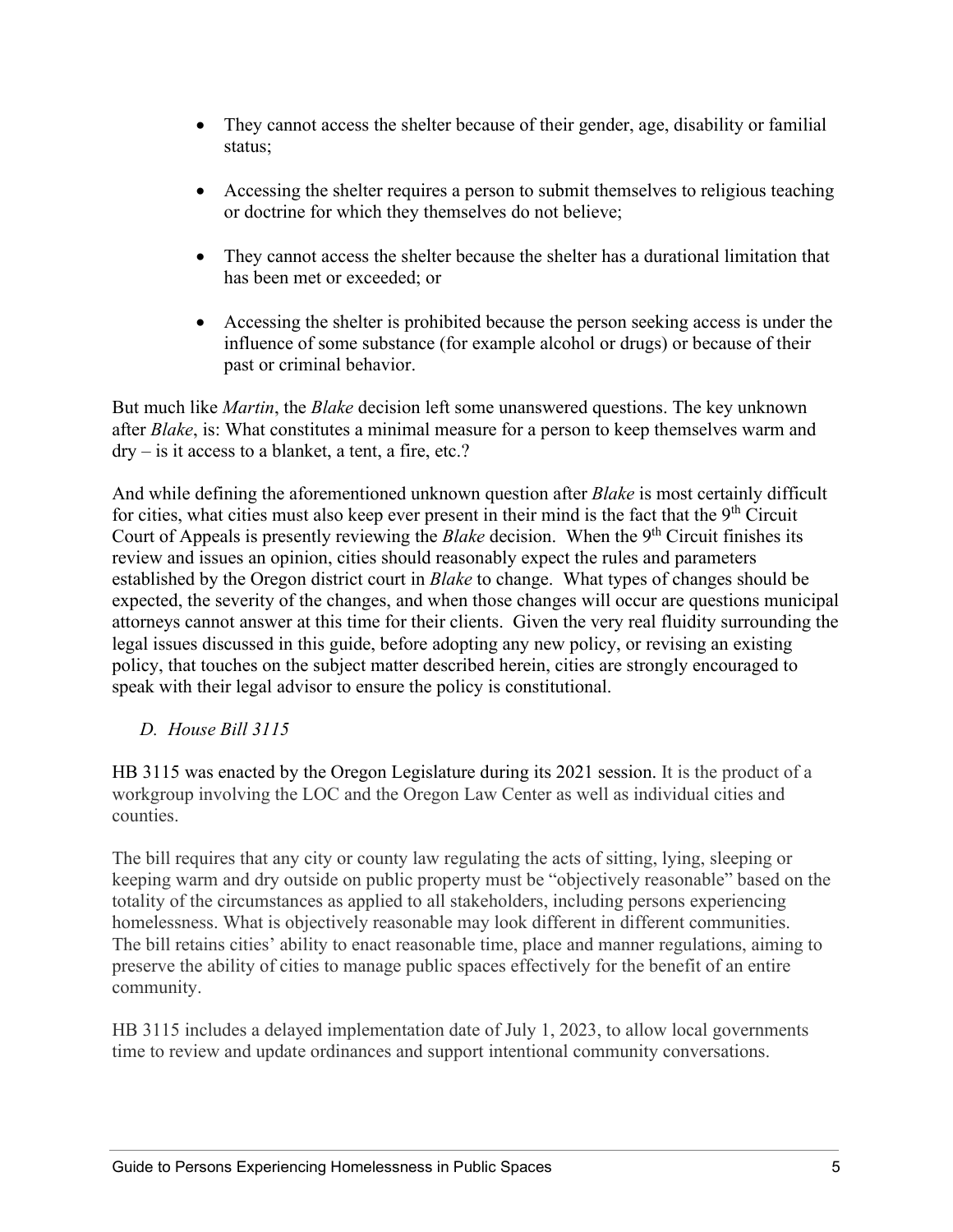From a strictly legal perspective, HB 3115 did nothing more than restate the judicial decisions found in *Martin* and *Blake*, albeit a hard deadline to comply with those judicial decisions was imposed. The bill provided no further clarity to the judicial decisions, but it also imposed no new requirements or restrictions.

## *E. House Bill 3124*

Also enacted during the 2021 legislative session, HB 3124 does two things. First, it changes and adds to existing guidance and rules for how a city is to provide notice to homeless persons that an established campsite on public property is being closed, previously codified at ORS 203.077 *et seq*., now found at ORS 195.500, *et seq*. Second, it gives instructions on how a city is to oversee and manage property it removes from an established campsite located on public property. It is important to remember that HB 3124 applies to public property; it is not applicable to private property. This means that the rules and restrictions imposed by HB 3124 are not applicable city-wide, rather they are only applicable to property classified as public.

HB 3124 does not specify, with any true certainty, what constitutes public property. There has been significant discussion within the municipal legal field as to whether rights of way constitute public property for the purpose of interpreting and implementing HB 3124. The general consensus of the attorneys involved in producing this guide is that rights of way should be considered public property for purposes of HB 3124. If an established homeless camp is located on rights of way, it should generally be treated in the same manner as an established camp located in a city park. However, as discussed below, depending on the dangers involved with a specific location, exceptions to this general rule exist.

When a city seeks to remove an established camp site located on public property, it must do so within certain parameters. Specifically, a city is required to provide 72-hour notice of its intent to remove the established camp site. Notices of the intention to remove the established camp site must be posted at each entrance to the site. In the event of an exceptional emergency, or the presence of illegal activity other than camping at the established campsite, a city may act to remove an established camp site from public property with less than 72-hour notice. Examples of an exceptional emergency include: possible site contamination by hazardous materials, a public health emergency, or immediate danger to human life or safety.

While HB 3124 specifies that the requirements contained therein apply to established camping sites, it fails to define what constitutes an established camping site. With no clear definition of what the word established means, guidance on when the 72-hour notice provisions of HB 3124 apply is difficult to provide. The working group which developed this guide believes a cautious approach to defining the word established at the local level is prudent. To that end, the LOC recommends that if, for example, a city were to enact an ordinance which permits a person to pitch a tent between the hours of 7 p.m. and 7 a.m., that the city also then consistently and equitably enforce the removal of that tent by 7 a.m. each day, or as close as possible to 7 a.m. Failing to require the tent's removal during restricted camping hours each day, *may*, given that the word established is undefined, provide an argument that the tent is now an established camp site that triggers the requirement of HB 3124.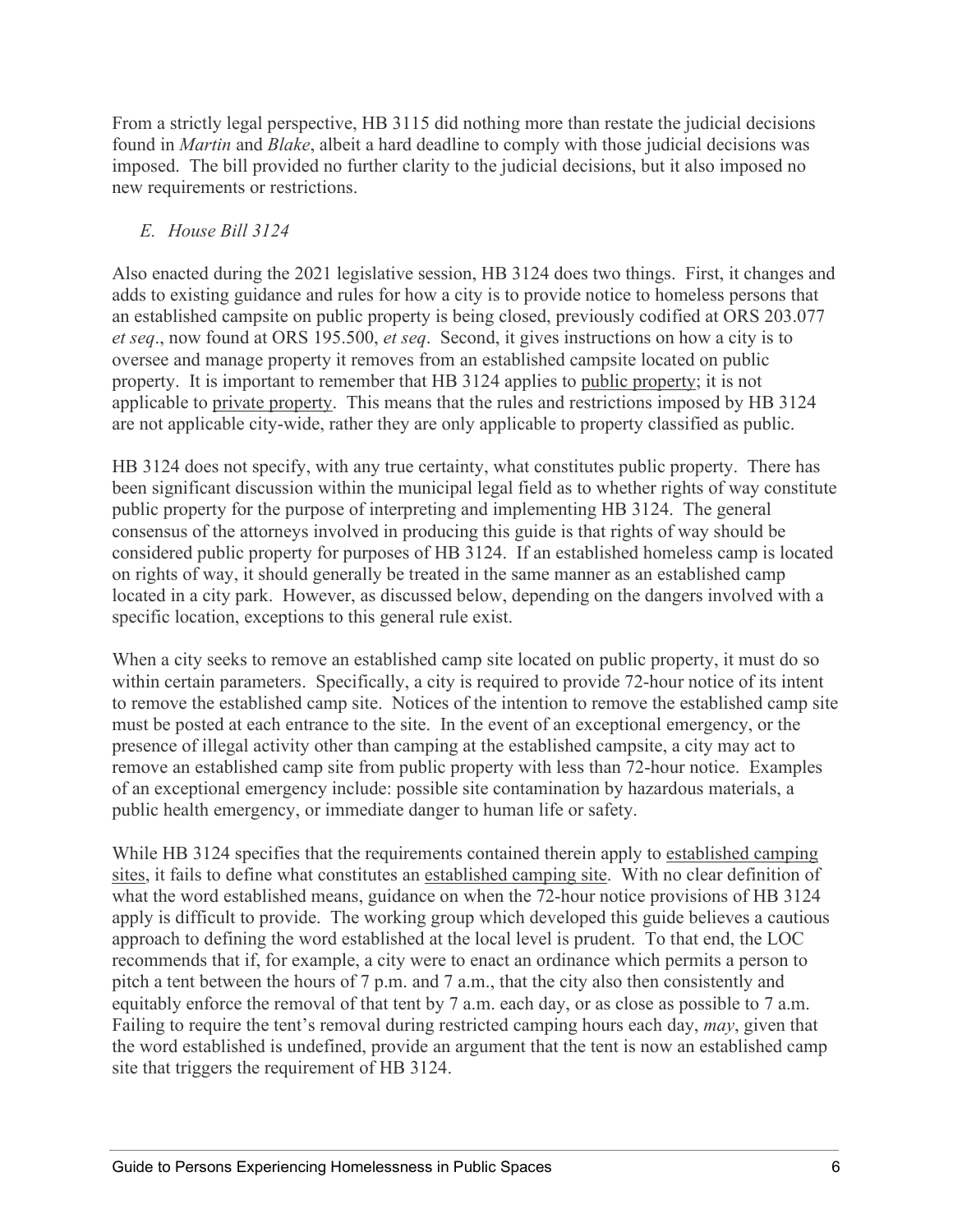In the process of removing an established camp site, oftentimes city officials will also remove property owned by persons who are experiencing homelessness. When removing items from established camp sites, city officials should be aware of the following statutory requirements:

- Items with no apparent value or utility may be discarded immediately;
- Items in an unsanitary condition may be discarded immediately;
- Law enforcement officials may retain weapons, drugs, and stolen property;
- Items reasonably identified as belonging to an individual and that have apparent value or utility must be preserved for at least 30 days so that the owner can reclaim them; and
- Items removed from established camping sites in counties other than Multnomah County must be stored in a facility located in the same community as the camping site from which it was removed. Items removed from established camping sites located in Multnomah County must be stored in a facility located within six blocks of a public transit station.

Cities are encouraged to discuss with legal counsel the extent to which these or similar requirements may apply to any camp site, "established" or not, because of due process protections.

## *F. Motor Vehicles and Recreational Vehicles*

Cities need to be both thoughtful and intentional in how they define and regulate sitting, sleeping, lying, and camping on public property. Is sleeping in a motor vehicle or a recreational vehicle (RV) that is located on public property considered sitting, lying, sleeping, or camping on public property under the city's ordinances and policies? This guide will not delve into the manner in which cities can or should regulate what is commonly referred to as car or RV camping; however, cities do need to be aware that they should consider how their ordinances and policies relate to car and RV camping, and any legal consequences that might arise if such regulations are combined with ordinances regulating sitting, lying, sleeping, or camping on public property. Motor and recreational vehicles, their location on public property, their maintenance on public property, and how they are used on or removed from public property are heavily regulated by various state and local laws, and how those laws interact with a city's ordinance regulating sitting, lying, sleeping, or camping on public property is an important consideration of this process.

## *G. State Created Danger*

In 1989, the U.S. Supreme Court, in *DeShaney v. Winnebago Cnty. Dep't of Soc. Servs.*, interpreted the Fourteenth Amendment to the U.S. Constitution to impose a duty upon the government to act when the government itself has created dangerous conditions – this interpretation created the legal principle known as State Created Danger. 489 U.S. 189 (1989). The 9<sup>th</sup> Circuit has interpreted the State Created Danger doctrine to mean that a governmental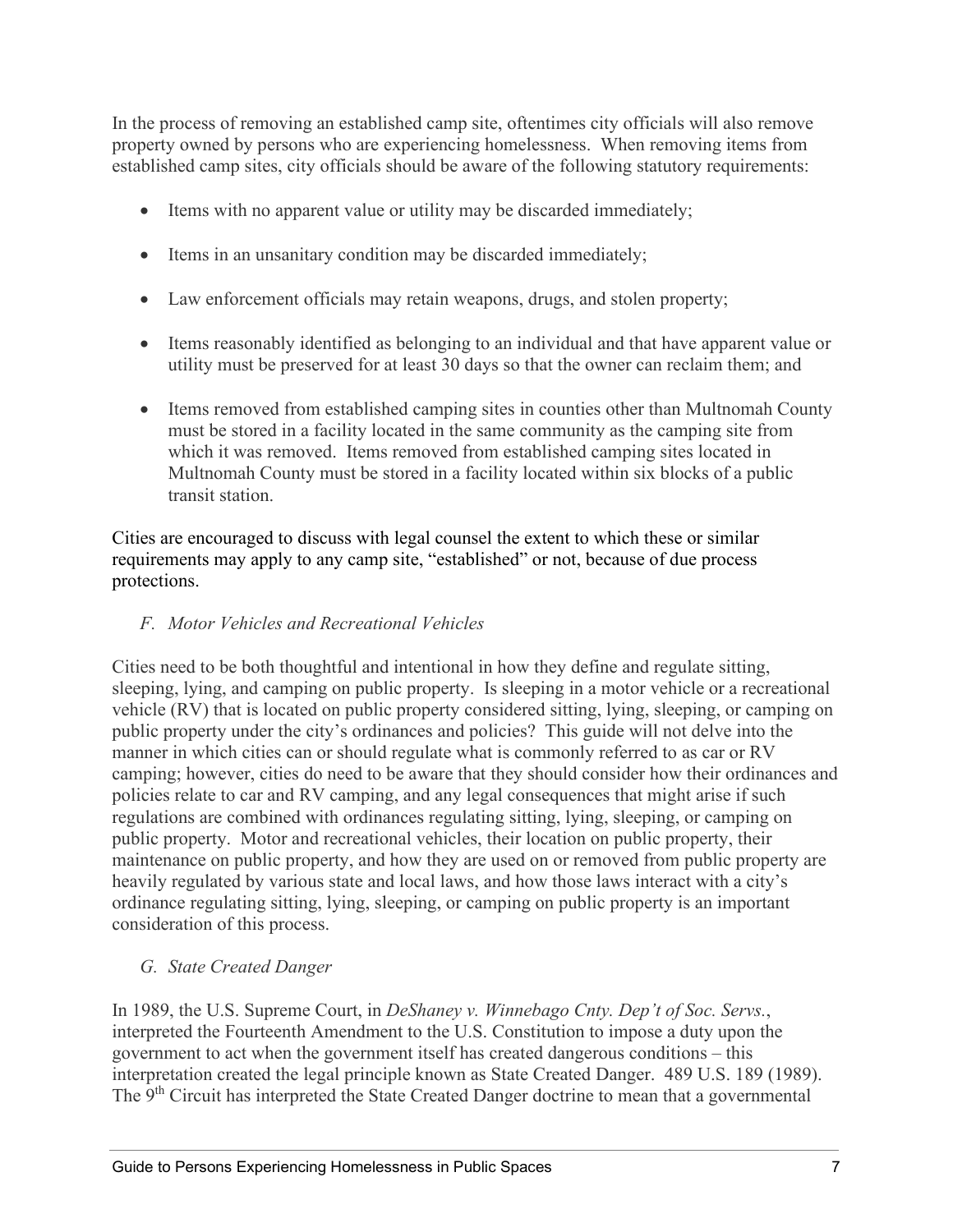entity has a duty to act when the government actor "affirmatively places the plaintiff in danger by acting with 'deliberate indifference' to a 'known or obvious danger.'" *LA Alliance for Human Rights v. City of Los Angeles*, 2021 WL 1546235.

The State Created Danger principle has three elements. First, the government's own actions must have created or exposed a person to an actual, particularized danger that the person would not have otherwise faced. Second, the danger must have been one that is known or obvious. Third, the government must act with deliberate indifference to the danger. *Id*. Deliberate indifference requires proof of three elements:

> "(1) there was an objectively substantial risk of harm;  $(2)$ the [state] was subjectively aware of facts from which an inference could be drawn that a substantial risk of serious harm existed; and (3) the [state] either actually drew that inference or a reasonable official would have been compelled to draw that inference." *Id*.

Municipal attorneys are closely reviewing the State Created Danger principle as it relates to the use of public spaces by persons experiencing homelessness for three reasons. First, many cities are choosing to respond to the homeless crisis, the legal decisions of *Martin* and *Blake*, and HB 3115, by creating managed homeless camps where unhoused persons can find shelter and services that may open the door to many State Created Danger based claims of wrongdoing (*e.g.* failure to protect from violence, overdoses, etc. within the government sanctioned camp). Second, in California, at least one federal district court has recently ruled that cities have a duty to act to protect homeless persons from the dangers they face by living on the streets, with the court's opinion resting squarely on the State Created Danger principle. Third, when imposing reasonable time, place, and manner restrictions to regulate the sitting, sleeping or lying of persons on public rights of way, cities should consider whether their restrictions, and the enforcement of those restrictions, trigger issues under the State Created Danger principle. Fourth, when removing persons and their belongings from public rights of way, cities should be mindful of whether the removal will implicate the State Created Danger principle.

In creating managed camps for persons experiencing homelessness, cities should strive to create camps that would not reasonably expose a person living in the camp to a known or obvious danger they would not have otherwise faced. And if there is a danger to living in the camp, a city should not act with deliberate indifference to any known danger in allowing persons to live in the camp.

And while the California opinion referenced above has subsequently been overturned by the 9<sup>th</sup> Circuit Court of Appeals, at least one federal district court in California has held that a city "acted with deliberate indifference to individuals experiencing homelessness" when the city allowed homeless persons to "reside near overpasses, underpasses, and ramps despite the inherent dangers – such as pollutants and contaminant." *LA Alliance for Human Rights v. City of Los Angeles,* 2022 WL 2615741. The court essentially found a State Create Danger situation when a city allowed persons experiencing homelessness to live near interstates – a living situation it "knew" to be dangerous.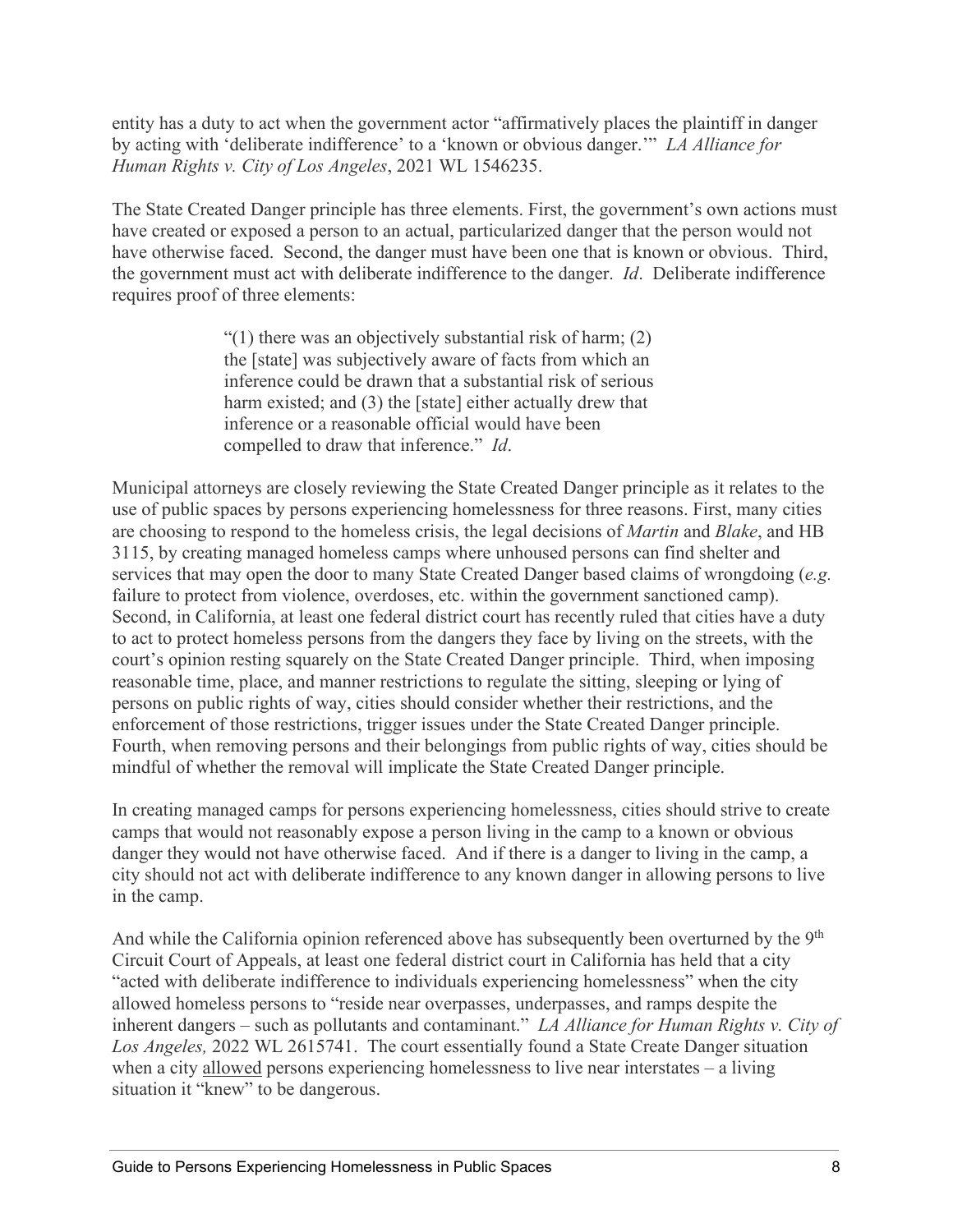Before a city official enforces a reasonable time, place, and manner restriction which regulates the sitting, sleeping and lying of persons on public property, the official should review the enforcement action they are about to take in in light of the State Created Danger principle. For example, if a city has a restriction that allows persons to pitch a tent on public property between the hours of 7 p.m. and 7 a.m., a city official requiring the person who pitched the tent to remove it at 7:01 a.m. should be mindful of all environmental conditions present at the time their enforcement order is made. The same thoughtful analysis should be undertaken when a city removes a person and their belongings from the public rights of way.

## **How Cities Proceed**

The law surrounding the use of public spaces by persons experiencing homelessness is newly emerging, complex, and ripe for additional change. In an effort to simplify, as much as possible, the complexity of this legal conundrum, below is an explanation of what municipal attorneys know cities must do, must not do, and may potentially do.

*A. What Cities Must Do*

In light of the court decisions discussed herein, and the recent House bills enacted by the Oregon Legislature, cities must do the following:

- 1. Review all ordinances and policies with your legal advisor to determine which ordinances and policies, if any, are impacted by the court decisions or recently enacted statutes.
- 2. Review your city's response to the homelessness crisis with your legal advisor to ensure the chosen response is consistent with all court decisions and statutory enactments.

If your city chooses to exclude persons experiencing homelessness from certain areas of the city for violating a local or state law, the person must be provided the right to appeal that expulsion order, and the order must be stayed while the appeal is pending.

- 3. If your city choses to remove a homeless person's established camp site, the city must provide at least 72-hour notice of its intent to remove the site, with notices being posted at entry point into the camp site.
- 4. If a city obtains possession of items reasonably identified as belonging to an individual and that item has apparent value or utility, the city must preserve that item for at least 30 days so that the owner can reclaim the property, and store that property in a location that complies with state law.
- *B. What Cities Must Not Do*

When the decisions rendered by the federal district court of Oregon and the 9<sup>th</sup> Circuit Court of Appeals are read together, particularly in conjunction with Oregon statutes, cities must not do the following: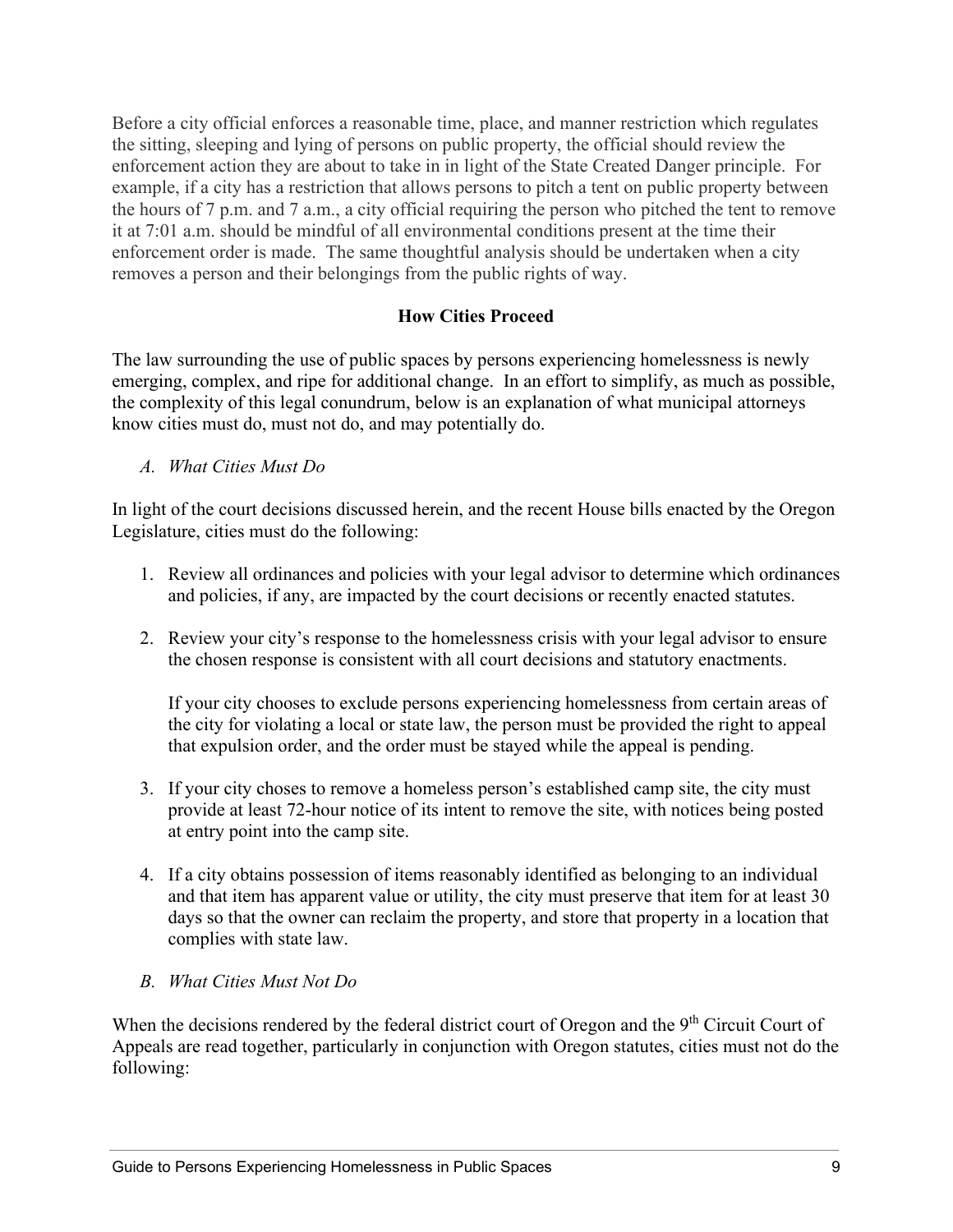- 1. Cities cannot punish a person who is experiencing homelessness for sitting, sleeping, or lying on public property when that person has no place else to go.
- 2. Cities cannot prohibit persons experiencing homelessness from taking necessary minimal measures to keep themselves warm and dry when they must sleep outside.
- 3. Cities cannot presume that a person experiencing homelessness has access to shelter if the available shelter options are:
	- Not accessible because of their gender, age, or familial status;
	- Ones which requires a person to submit themselves to religious teaching or doctrine for which they themselves do not believe;
	- Not accessible because the shelter has a durational limitation that has been met or exceeded; or
	- Ones which prohibit the person from entering the shelter because the person is under the influence of some substance (for example alcohol or drugs) or because of their past or criminal behavior.
- *C. What Cities May Potentially Do*

As previously noted, the recent court decisions, and those which are presently pending before the various federal district courts and in the 9<sup>th</sup> Circuit Court of Appeals, lack clarity in many key respects. This lack of clarity, while frustrating, also provides cities some leeway to address the homelessness crisis, specifically with how the crisis impacts the management of public property.

- 1. Cities may impose reasonable time, place and manner restrictions on where persons, including those persons experiencing homelessness, may sit, sleep, or lie. Any such regulation imposed by a city should be carefully vetted with the city's legal advisor.
- 2. Cities may prohibit persons, including those persons experiencing homelessness, from blocking rights of way. Any such regulation should be carefully reviewed by the city's legal advisor to ensure the regulation is reasonable and narrowly tailored.
- 3. Cities may prohibit persons, including those persons experiencing homelessness, from erecting either temporary or permanent structures on public property. Given that cities are required, by *Blake*, to allow persons experiencing homelessness to take reasonable precautions to remain warm and dry when sleeping outside, any such provisions regulating the erection of structures, particularly temporary structures, should be carefully reviewed by a legal advisor to ensure the regulation complies with all relevant court decisions and Oregon statutes.
- 4. If a city chooses to remove a camp site, when the camp site is removed, cities may discard items with no apparent value or utility, may discard items that are in an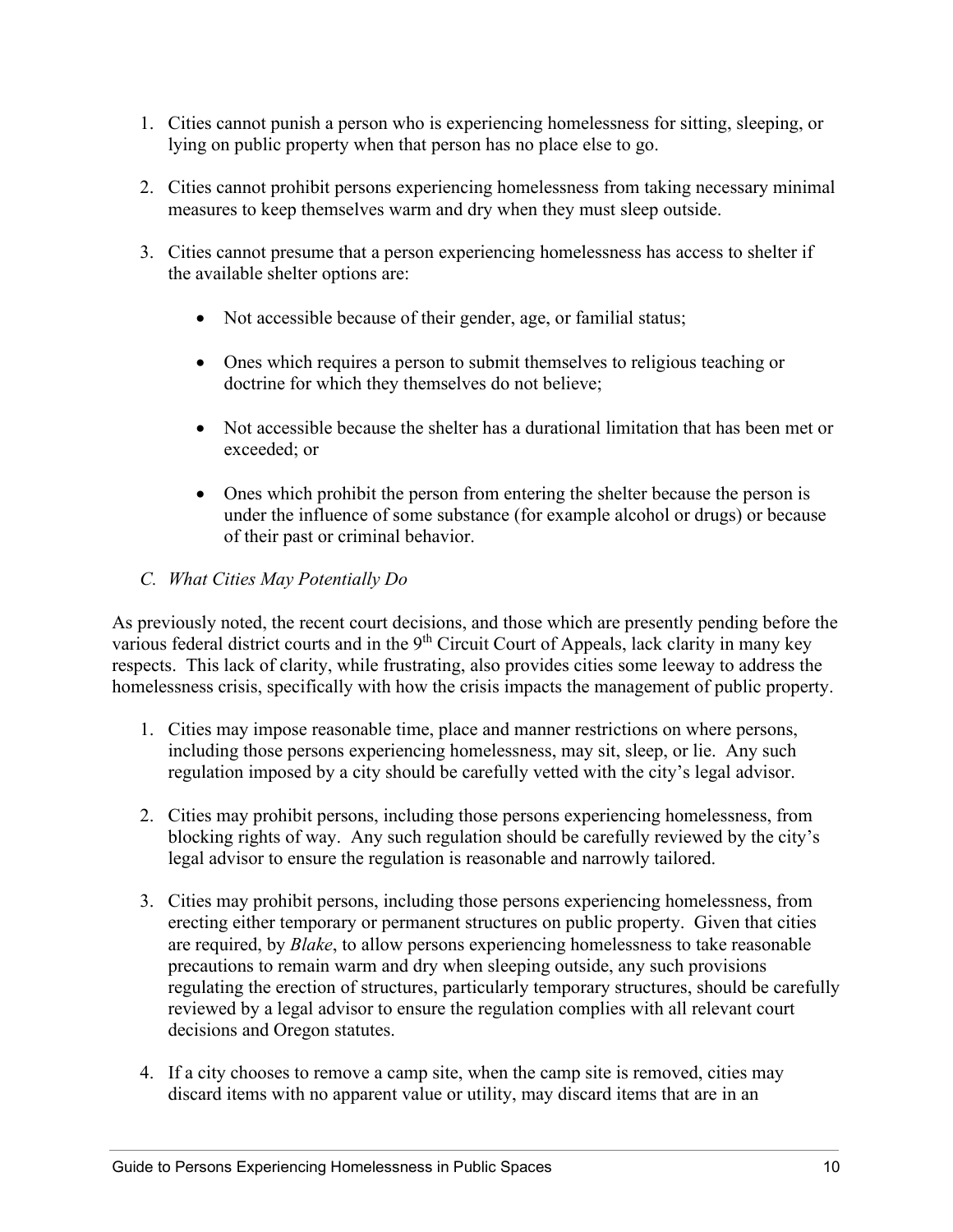unsanitary condition, and may allow law enforcement officials to retain weapons, drugs, and stolen property.

5. Cities may create managed camps where person experiencing homelessness can find safe shelter and access to needed resources. In creating a managed camp, cities should work closely with their legal advisor to ensure that in creating the camp they are not inadvertently positioning themselves for a State Created Danger allegation.

## *D. What Cities Should Practically Consider*

While this guide has focused exclusively on what the law permits and prohibits, cities are also encouraged to consider the practicality of some of the actions they may wish to take. Prior to imposing restrictions, cities should work with all impacted staff and community members to identify if the suggested restrictions are practical to implement. Before requiring any tent pitched in the public right of way to be removed by 8 a.m., cities should ask themselves if they have the ability to practically enforce such a restriction – does the city have resources to ensure all tents are removed from public property every morning 365 days a year? If a city intends to remove property from a camp site, cities should practically ask themselves if they can store said property in accordance with the requirements of HB 3124. Both questions are one of only dozens of practical questions cities need to be discussing when reviewing and adopting policies that touch on topics covered by this guide.

#### **Conclusion**

Regulating public property, as it relates to persons experiencing homelessness, in light of recent court decisions, legislative actions, and forthcoming judicial opinions is nuanced and complicated. It is difficult for cities to know which regulations are permissible and which are problematic. This guide is an attempt to answer some of the most common legal issues raised by *Martin*, *Blake*, HB 3115, HB 3124, and the State Created Danger doctrine – it does not contain every answer to every question a city may have, nor does it provide guidance on what is in each community's best interest. Ultimately, how a city chooses to regulate its public property, particularly in relation to persons experiencing homelessness, is a decision each city must make on its own. A city's decision should be made not just on the legal principles at play, but on its own community's needs, and be done in coordination with all relevant partners. As with any major decision, cities are advised to consult with experts on this topic, as well as best practice models, while considering the potential range of public and private resources available for local communities. Cities will have greater success in crafting ordinances which are not only legally acceptable, but are accepted by their communities, if the process for creating such ordinances is an inclusive process that involves advocates and people experiencing homelessness.

## **Additional Resources**

The League of Oregon Cities (LOC), in preparing this guide, has obtained copies of ordinances and policies that may be useful to cities as they consider their own next steps. Additionally, several municipal advisors who participated in the development of this guide have expressed a willingness to share their own experiences in regulating public rights of way, particularly as it